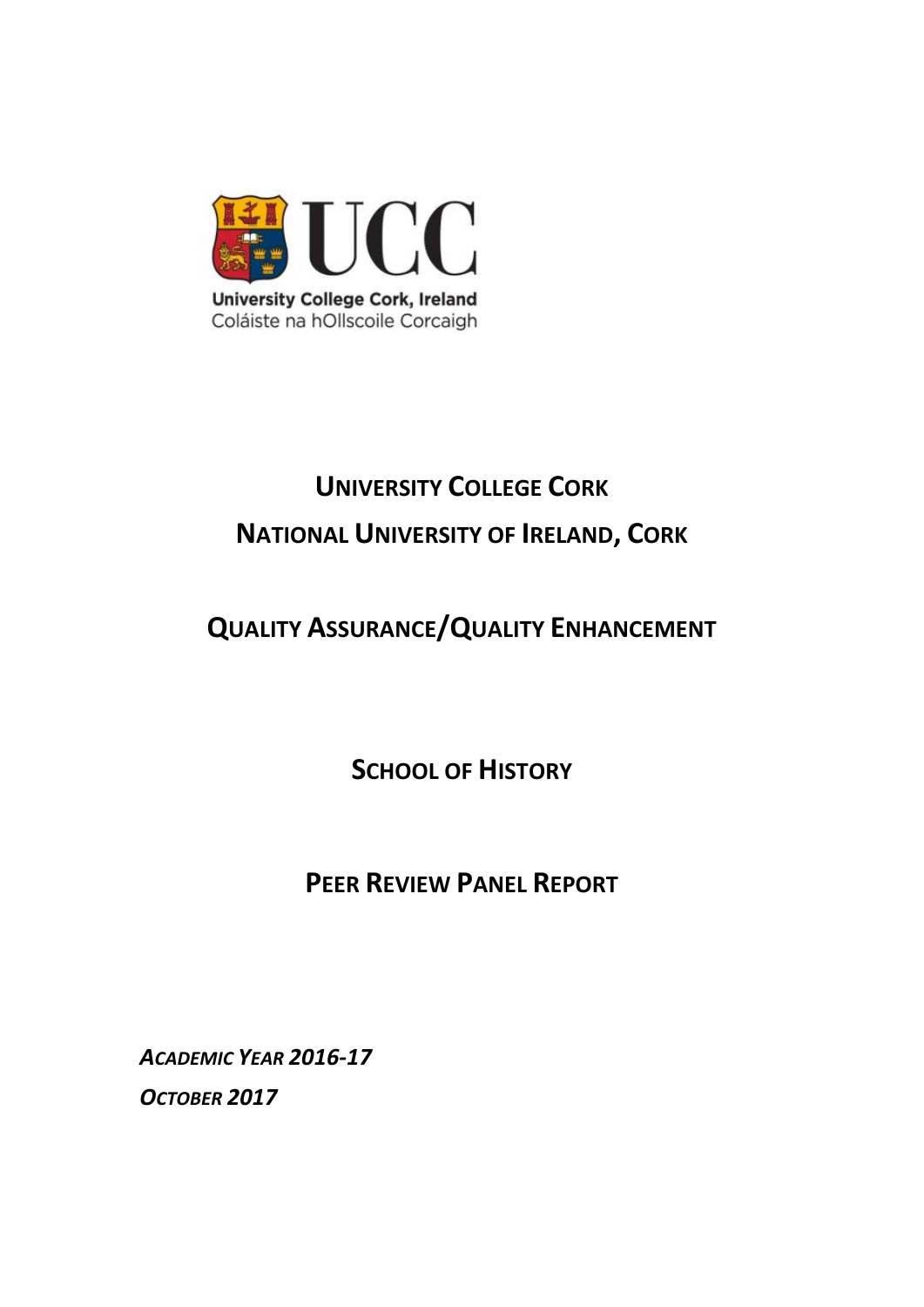# <span id="page-1-0"></span>**Contents**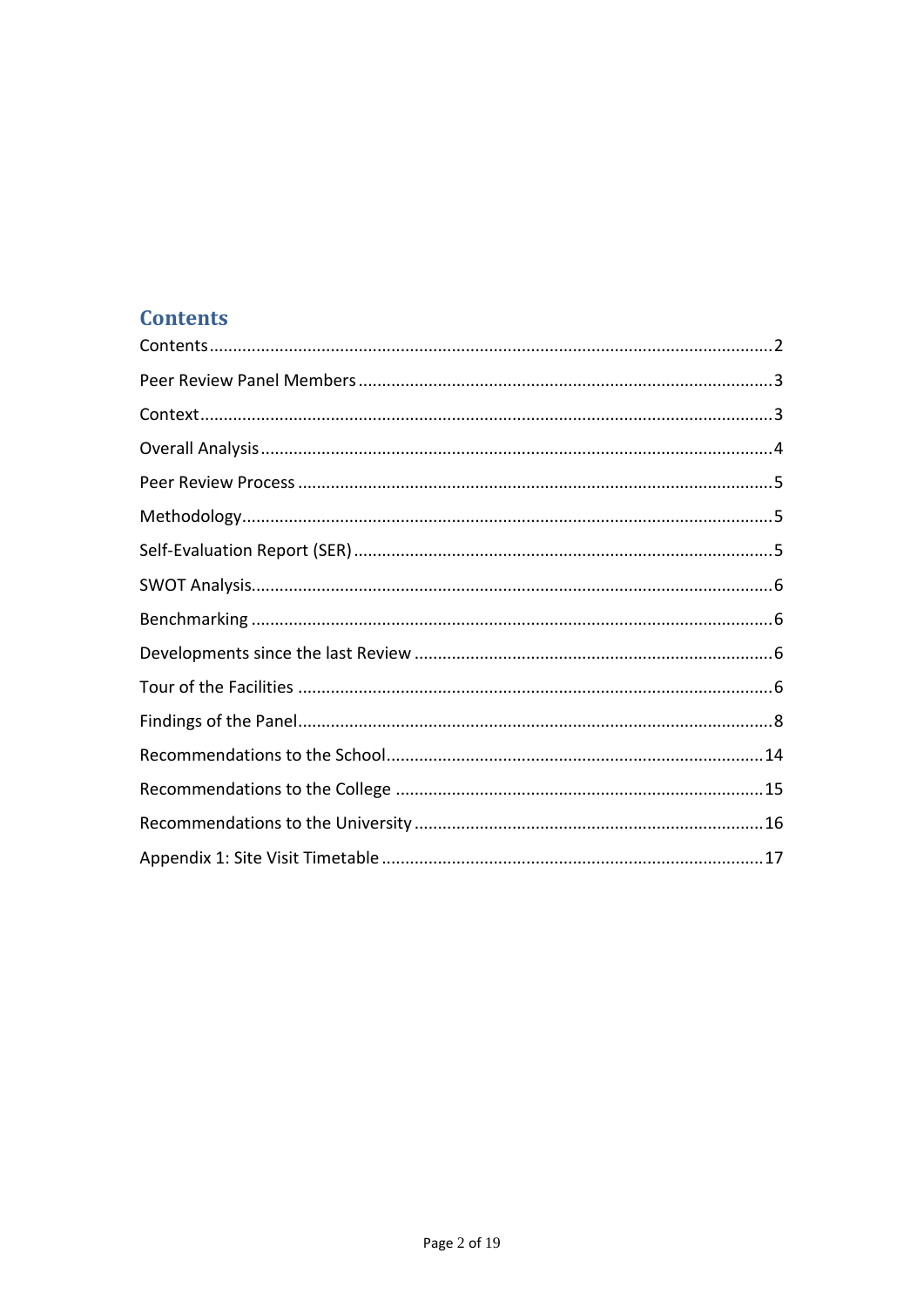# <span id="page-2-0"></span>**Peer Review Panel Members**

| <b>Name</b>                            | <b>Position/Discipline</b>                                                                 | <b>Institution</b>       |
|----------------------------------------|--------------------------------------------------------------------------------------------|--------------------------|
| Dr Helena Buffery                      | Senior Lecturer, Department of<br>Spanish, Portuguese and Latin<br><b>American Studies</b> | University College Cork  |
| <b>Professor Steven Ellis</b>          | <b>School of Humanities</b>                                                                | <b>NUI Galway</b>        |
| Mr Aaron Frahill<br>(Student Reviewer) | College of Arts, Celtic Studies and<br>Social Sciences                                     | University College Cork  |
| Dr Linda Goddard                       | Senior Lecturer, Director of<br>Postgraduate Studies, School of Art<br>History             | University of St Andrews |
| <b>Professor Paul Ross</b><br>(Chair)  | Head, College of Science, Engineering<br>and Food Sciences                                 | University College Cork  |
| Professor Neville Wylie                | Professor of International Political<br>History                                            | University of Nottingham |
| Dr Kay Taaffe                          | Panel Secretariat Support                                                                  | University College Cork  |

# <span id="page-2-1"></span>**Context**

The School of History at UCC encompasses the Department of History and Discipline of History of Art; these operate as discrete entities within the School and consequently this report will, from time to time, refer to each individually. Notwithstanding these divisions the Panel does address issues at School level to support structural integration within the School.

History has traditionally enjoyed a position of high status within the University and beyond. This is attributable to an august tradition of scholarship over many decades, with a reputation for contributing to national debate and public discourse. History of Art was founded as a unit of the Department of History in October 2001. The School is coming out of a challenging period, where there has been limited academic recruitment, few opportunities for promotion and a reduction in student numbers due to falling recruitment for the CK101 Arts Degree. This peer review can be viewed, however, as coming at an opportune time when the School is entering a period of transition, with new staff appointments approved for History, a new Head of College and a new President within the University. In addition, the School can look forward with renewed focus, to the opportunities for research impact and public engagement presented by the Irish and international centenaries, at a time when the University, the city and the region will need a high profile voice.

NOTE: Digital Arts & Humanities (DAH – referred to in the SER) was established as a discipline in 2014-15, and is co-located between the Schools of History and English, but for the purposes of this review, is not included; DAH will be reviewed as part of the periodic review of the School of English (October 10th – 12th 2017).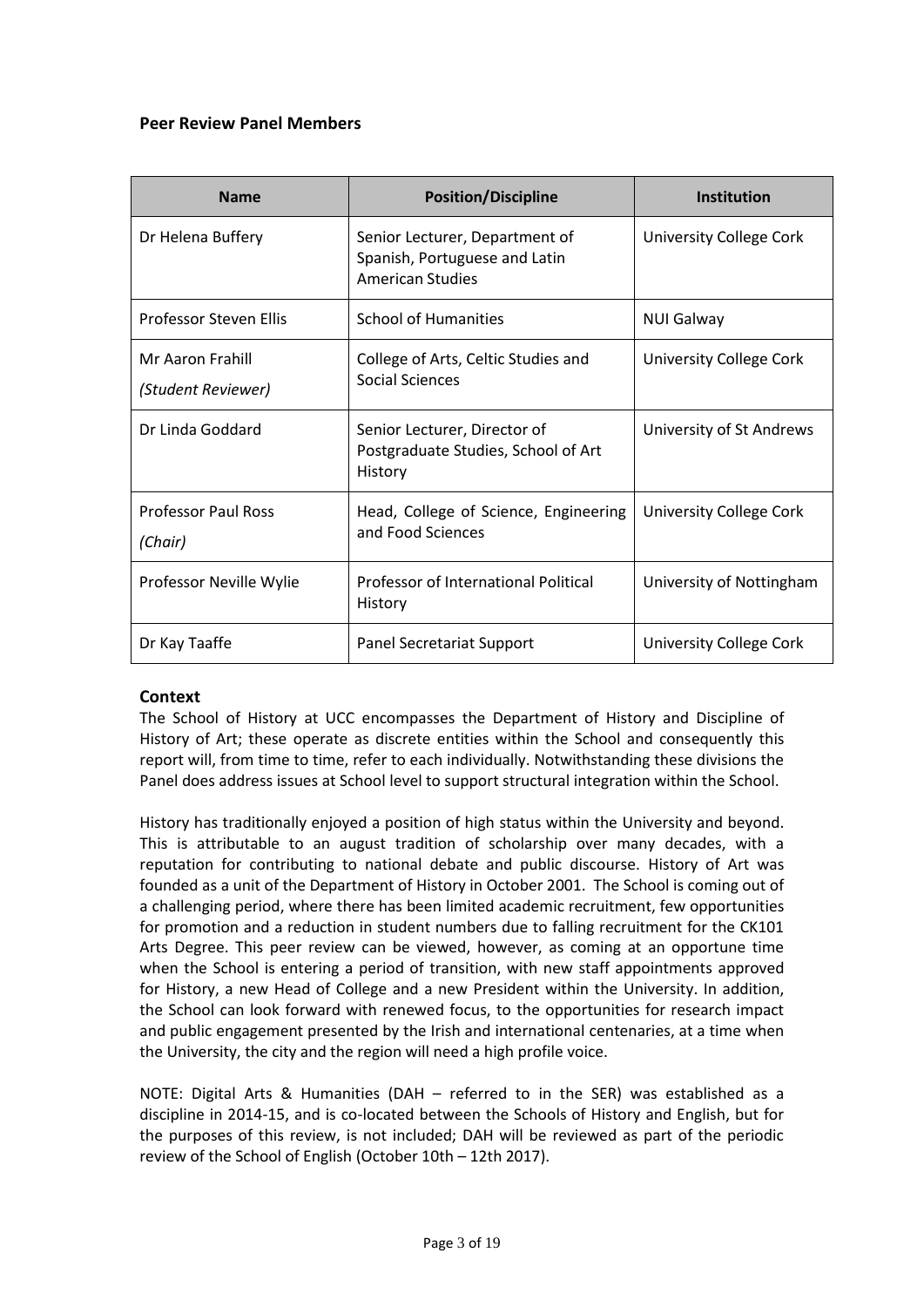# <span id="page-3-0"></span>**Overall Analysis**

The Panel was impressed by the commitment and dedication of staff in the School to their disciplinary interests and to their students. The Head of School is highly esteemed by staff, peers, students and stakeholders for his supportive, consensual leadership style during a challenging period for the School and for Higher Education in general. Despite current constraints around staffing and infrastructure, there is a genuine open-door policy for student support (confirmed by students and external stakeholders). There is openness to new ideas and diversification, particularly around curriculum expansion and the introduction of new programmes. It is clear that the School remains a dynamic environment in terms of community engagement and publications, as evidenced by the recent publication of the acclaimed and high-profile *Atlas of the Irish Revolution*. On the research front, the School achieved a high score in the 2015 Research Quality Review (RQR) which was "a marked improvement on the previous review's scores", and the RQR stated that "The School of History at [UCC] is successfully upholding a strong research culture while coping with high student numbers and limited financial resources."<sup>1</sup>

Case-study presentations during the site visit demonstrated that early career academic staff are engaging with, and exploring, creative and innovative Teaching and Learning (T & L) strategies and practices. This engagement with T & L was evidenced by a number of significant developments, such as the MA in Strategic Studies which has been highly commended by the Office of the Vice-President for Teaching and Learning (OVPTL) as pioneering e-learning within the University, and by the fact that a staff member had recently been awarded the President's Award for Excellence in Teaching. The focus on "noncanonical" subjects within History of Art, including non-western art and art by women, was commended by the Panel.

Feedback from students in respect of History of Art strongly praised the unit's high level of organisation, the clear sense of progression within the degree, and the diversity of modules offered, despite the small staff numbers within this unit.

With the level of expansion that has taken place, and in the light of staff and resource constraints, the Panel had some concern about the overall strategic planning within the School. While staff were highly committed and passionate about their own fields, a shared vision for the School was not evident from the SER and site visit. In the absence of a shared vision, there was a perception that staff envisaged the strategic direction of the School from the prism of their own sub-disciplines, a factor which may be a legacy of previous Departmental structures prior to schoolification. The Panel was of the view that there is a need for the articulation of a shared vision which takes account of the broad range of interests across the whole School.

A critical issue for the School has been in the area of staffing. Recommendations to the University of the previous Panel Report (2010) in relation to the appointment of key Chairs have not been implemented. With retired Chairs not being filled, and no promotions to professorial level in the last promotion round, this has led to potential issues for research leadership and leadership succession within the School. Limited opportunities for staff promotion and development have resulted in a lack of opportunity for staff to advance their careers and take on leadership roles, leading to poor morale. There is a significant gender imbalance within the Department of History, with only four female lecturers, and with no woman in a senior lectureship role. Furthermore, the current strength of the staff numbers

1

 $<sup>1</sup>$  SER, p.5</sup>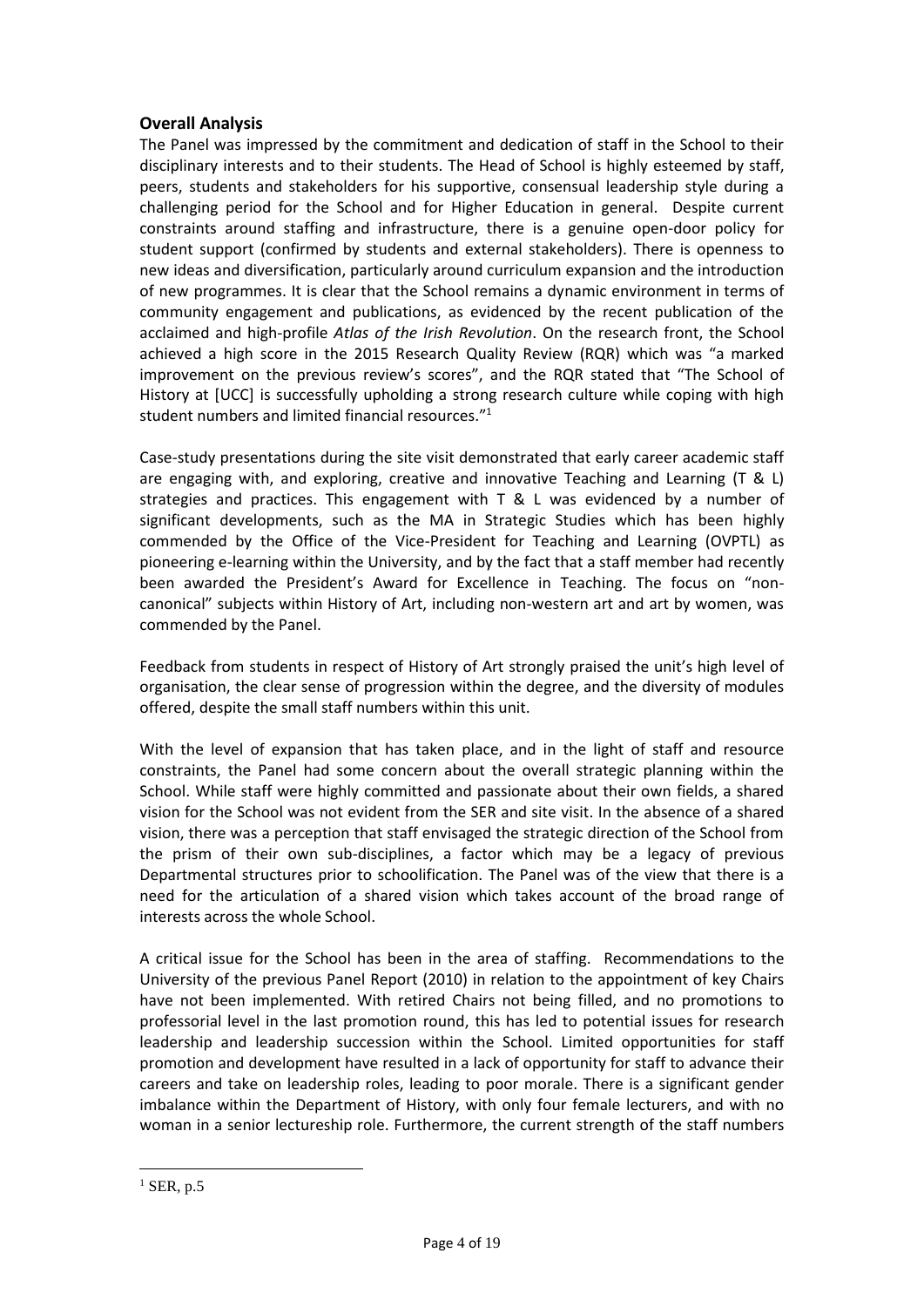in Irish history clearly presents some challenges in responding to the weight of student interest in contemporary international history. In the case of History of Art, the pressures on staff of delivering the programmes for which they, as a unit, are entirely responsible with their current staff numbers was of significant concern for the Panel. A similar cause for concern that emerged during the course of the review related to European Studies, a fouryear programme whose delivery reportedly depends for the most part on one staff member within History.

The structural challenges presented for the review by the hard boundaries between History and History of Art within the School re-emerged during meetings with staff, stakeholders, and postgraduate students, during which the Panel at times had to make a particular effort to ensure that voices from History of Art could be heard; in the light of the staffing issues presented, this highlights an urgent need for the School to develop a strategy to advance more cohesively as a whole School leveraging the strengths of the diverse disciplinary communities it houses.

#### <span id="page-4-0"></span>**Peer Review Process**

#### <span id="page-4-1"></span>**Methodology**

The Panel met over three days and the site visit timetable (Appendix 1) enabled comprehensive engagement with staff, students and stakeholders, and with senior management at University and College level. The composition of the Panel provided good coverage across the disciplines of History and History of Art, student representation, and knowledge of internal institutional and organisational structures within the University. The Panel undertook a tour of the School's buildings and facilities, which included a visit to the Special Collections section of the Boole Library. The entire Panel contributed to the production of the final Panel Report. Secretariat support from the Quality Enhancement Unit (QEU) was provided to the Peer Review Panel throughout, to facilitate the conduct of the review and support the Review Panel in formulating and agreeing the final Review Report.

# <span id="page-4-2"></span>**Self-Evaluation Report (SER)**

The SER was presented in two parts, representing the separate disciplines of History and History of Art. The main rationale for this, as presented in the SER, was that this had been the case in the previous review (2010). However, it did mean that it was difficult to gauge from the documentation whether there was any strategic engagement between the two units, and indeed the overall impression was that History of Art was disadvantaged by the current structure of the School, due to its size, student numbers, and limited capacity for succession planning.

The Panel noted a number of gaps in the Department of History SER; in particular there was little indication of how, or to what extent, the recommendations of the previous review process (2010) had been implemented. There was an absence of a clear mission statement for the School (other than supporting that of the University). The Panel did acknowledge, however, that the SER was written in the period during which the new University Strategic Plan (2017 – 2022) was being developed and, consequently, this might have presented a vacuum in terms of mapping the School's vision for the next five years. There were, however, a number of critical initiatives of strategic importance planned for the School which became evident during the site visit, but which were not mentioned in the SER: for example, the proposed denominated History pathway for the BA; the development of a flagship MA; the re-launch of the Irish Institute for Historical Research; and the opportunity to provide initial leadership and direction for the university-approved new Centre for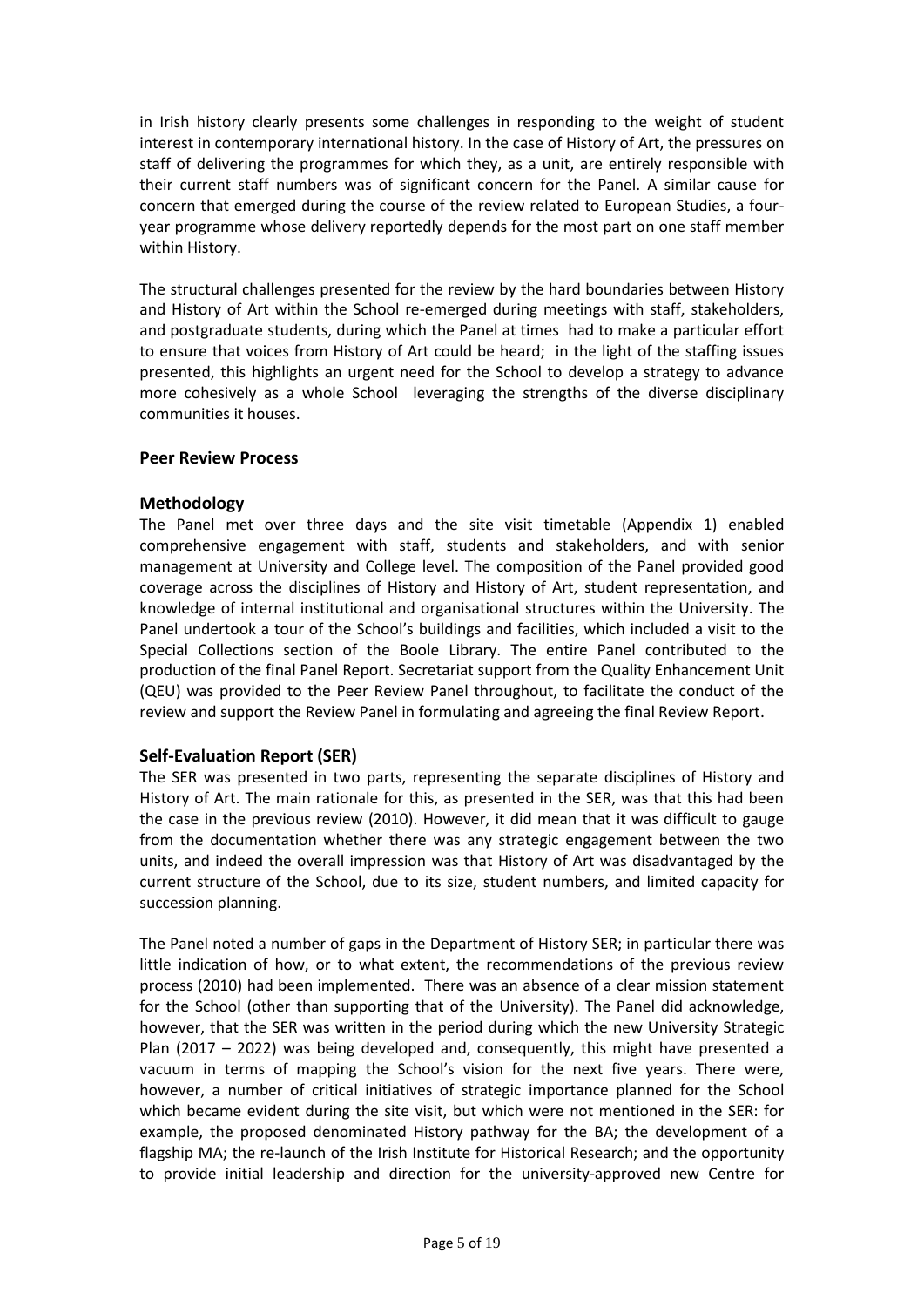International Relations. Furthermore, even though there was explicit reference to the planned incorporation of DAH in 2017-2018, it later became clear that its location has yet to be resolved.

Although there was some ambiguity around the "aims and main characteristics of the unit", the History of Art SER provided a clear account of approaches to teaching and learning, graduate skill-sets, transferable skills and career destinations for graduates. The nature of the student experience was more apparent in this report. The Panel considered that, because of the discrete nature of this unit in the current School structure, it was a lost opportunity not to have undertaken a benchmarking exercise.

# <span id="page-5-0"></span>**SWOT Analysis**

The SWOT analysis and benchmarking are normally undertaken to underpin the SER – not as separate activities – and the report would have benefited from having these processes integrated more into the self-evaluation. The strengths, weaknesses, opportunities and threats identified by both units can largely be endorsed by the review panel. Reading both in parallel was particularly illuminating, with the benefits, in History of Art, of having a small coherent team involved in delivering all areas of the curriculum set against a small, stagnant budget and ensuing questions of sustainability, to be compared with the perceived strengths of History's commitment to student choice, curriculum diversity, and a wide range of teaching philosophies and practices set against the perceived weaknesses of low student attendance levels, the actual inflexibility of CK101, limited coverage of historical eras, places and themes, lack of clarity about the History skillset etc. The Panel would recommend that the School engages in on-going communication and self-evaluation processes through awaydays, research days, seminars etc. to enhance the overall cohesion and cooperation between the units and to ensure that staff have an opportunity to engage in the process of strategic planning for the School.

# <span id="page-5-1"></span>**Benchmarking**

The benchmarking was against the University of Cardiff. While the rationale for the selection of University of Cardiff was clear vis-à-vis History, it was also noted that the lack of a History of Art department there had underpinned the decision not to undertake a benchmarking exercise in History of Art. This was viewed as a missed opportunity by the Panel. Furthermore, the presentation of the benchmarking exercise was largely descriptive in nature, with little indication of how any learning had been integrated into the School's own conclusions or recommendations, beyond reference in the summary to the "UCC History Department [being] strikingly ill-rewarded in terms of promotion to professorship and senior lectureship when a comparison is conducted of staff at equivalent career stage in the two institutions".

# <span id="page-5-2"></span>**Developments since the last Review**

The SER provided limited evidence of reflection on the developments and recommendations since the last quality review in 2010. It was, in fact, notable that some key recommendations from the past review in 2010 had not been implemented and were now being recommended again by the current Panel. These relate to, for example, postgraduate facilities, staff workloads and equality of opportunity for staff.

# <span id="page-5-3"></span>**Tour of the Facilities**

As well as visiting the School of History buildings, in which particular difficulties – such as the disadvantages for History of Art both of not having their administrative support co-located in the same building and limited dedicated PG space – became more apparent, the Panel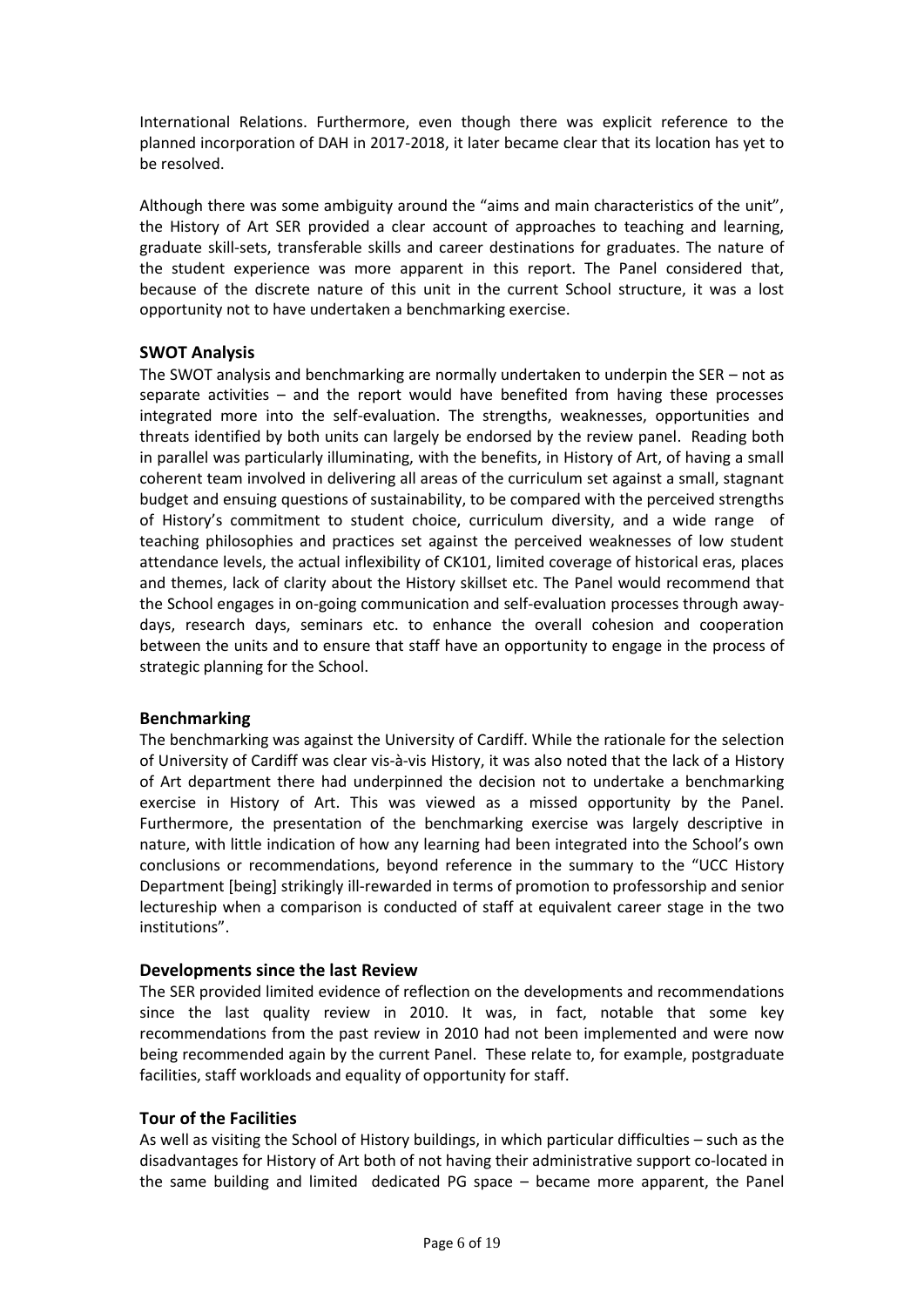received a tour of the Special Collections Unit within the Boole library. This was recognised as a highly valuable resource and the Panel acknowledged that it is imperative that this is appropriately funded to ensure that the primary sources are available to support the teaching, learning and research agenda of the School.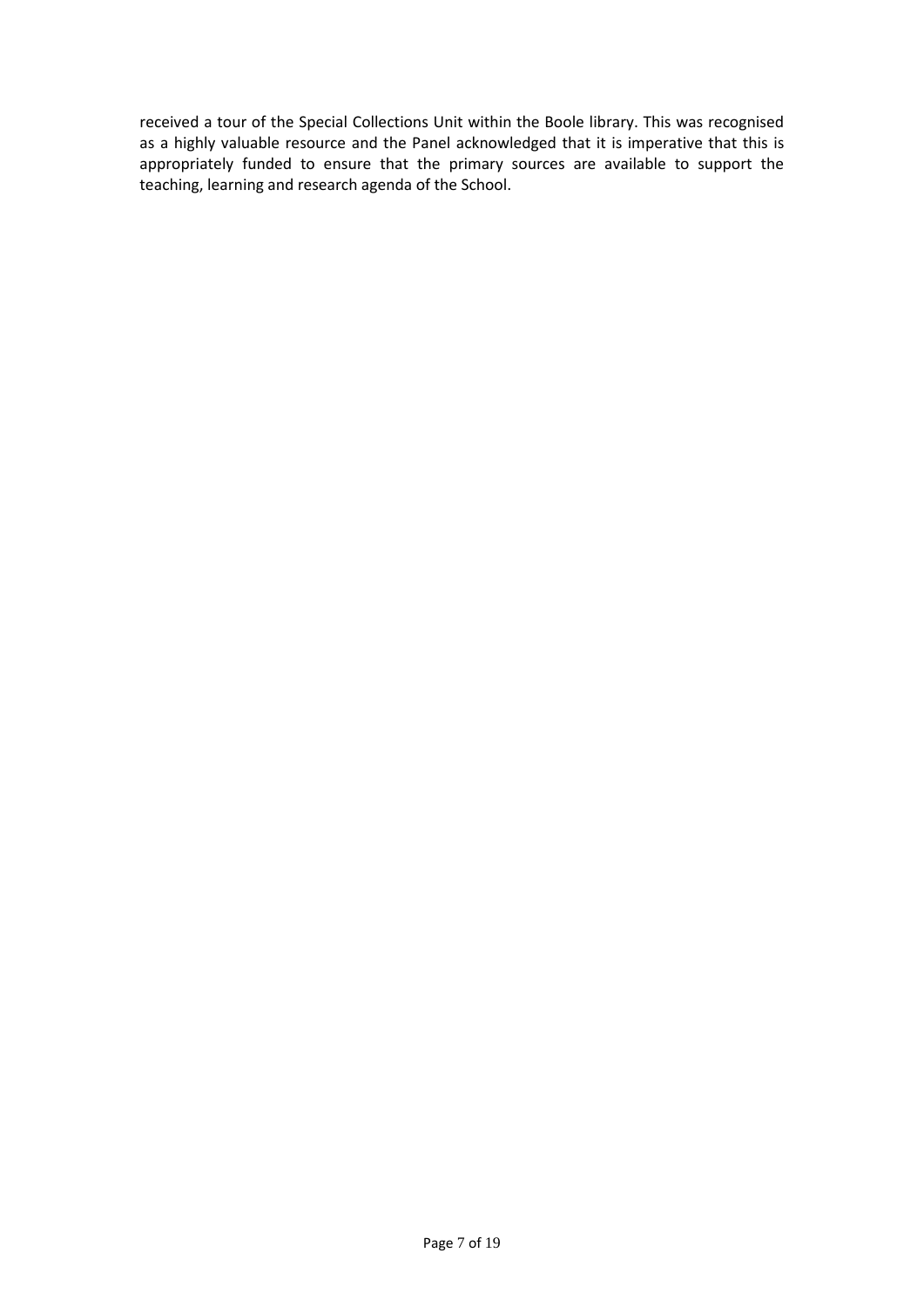# <span id="page-7-0"></span>**Findings of the Panel**

#### *School Organisation and Planning*

During the course of the site visit, the Panel became aware that there are a number of key on-going interdisciplinary challenges and initiatives which need to be better reflected in the organisational structure of the School and in strategic planning; *inter alia*, the relationship with the discipline of History of Art and other Historical Studies disciplines within the College; the management of shared interests and programmes with the Department of Government; and the location of Digital Arts & Humanities. In addition, there are a number of proposed new initiatives, not least the Centre for International Relations, but also additional new programmes, such as the MA in Global Gallery Studies and a denominated BA programme involving History. A highly successful initiative for the School has been the MA in Strategic Studies, which is being viewed across the College as a flagship programme utilising digital capacity for reaching new audiences of learners. A key concern for the Panel, however, was that these new initiatives were adding complexity and workload when there is no effective mechanism for managing these within the current workload system; it was also felt that workloads in terms of new initiatives fell unevenly on staff. Although six new posts have been approved, four are due to retire in the next few years; consequently a five-year staffing plan is essential, which should take account of the opportunity for greater collaboration and integration across the School. It is critical that this staffing plan, particularly in respect of new staff appointments, be drawn up with reference to an overarching Strategic Plan for the School, taking account of long-term developmental needs to ensure balance across the various specialisms represented within the School.

The Panel recognised there was significant duplication across the School in relation to committees, with History of Art replicating those of History, and little cross communication across the disciplines. This problem will be exacerbated by imminent retirements of key administrative staff with the contingent loss of organisational knowledge. The Panel considered that there is a need for key, transparent organisational structures to be put in place to support the Head of School in managing a smooth transition in relation to administrative systems, and to ensure that there is appropriate and sustainable leadership in place to enhance the quality and reputation of the School by responding to significant opportunities locally, nationally and internationally.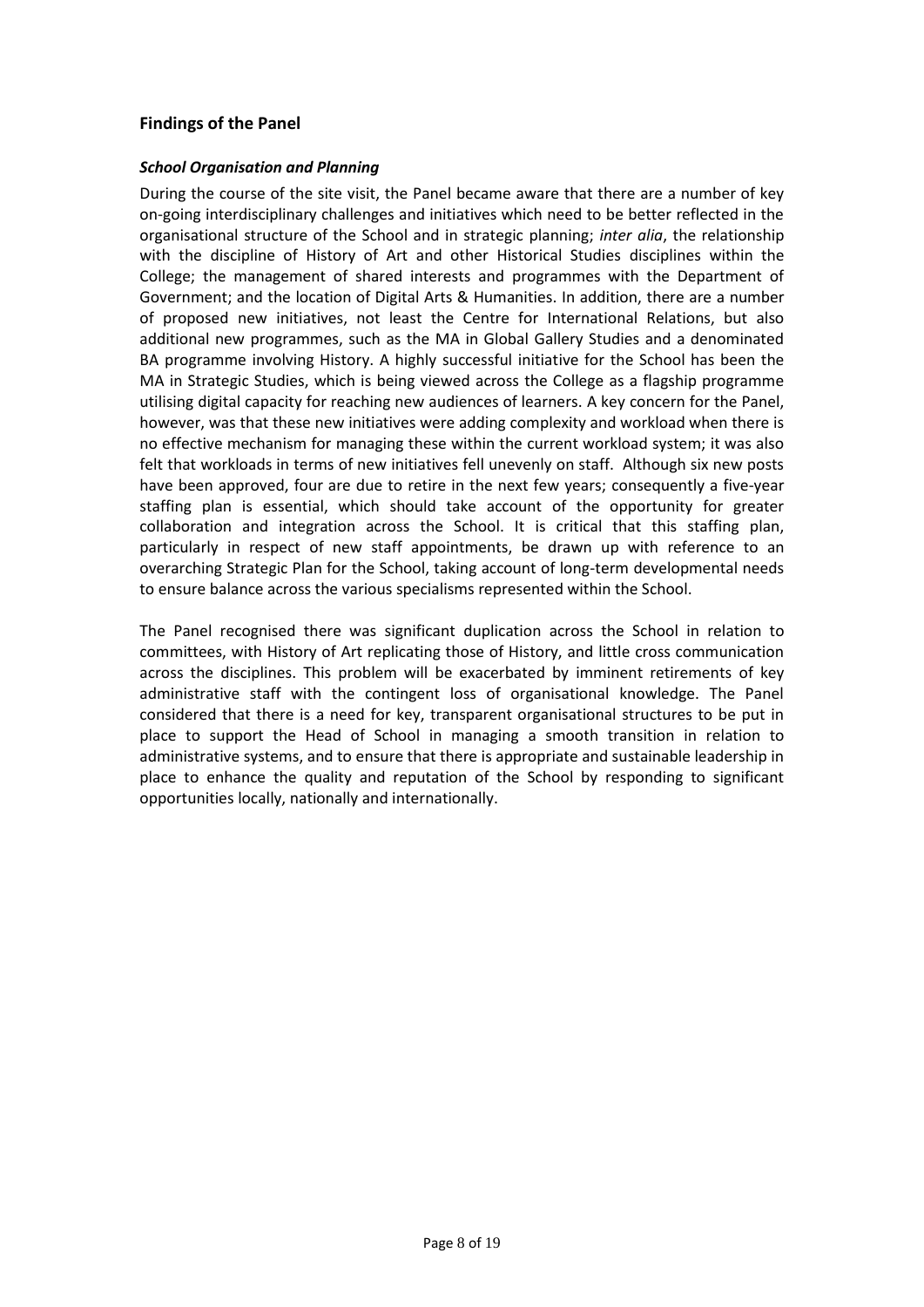#### *School details including staff profiles*

Many of the challenges in relation to staffing have already been referred to, particularly *visà-vis* succession planning and staff workload. However, the acute effects of the current pyramid structure of the School, with relatively few staff at senior lecturer level and only one appointment to professorial level since the last review, is a major cause for concern. A key challenge for the School has been the lack of action at University level to follow up on the recommendations that have been made for several years in relation to Chairs, resulting in a situation in which a very large school now only has one member of staff at professorial level, with the resulting impact on research leadership, public engagement and reputation, succession planning, staff mentoring and development etc. This situation is particularly critical in relation to the position of Chair in Irish History, whose previous incumbents had ensured that UCC had a high-profile intellectual voice in national public debate. Given the immense local, national and international importance of the current Decade of Centenaries, it is difficult to understand why appointment to the Chair in Irish History has not been identified as a top priority for the University.

It was highlighted in the course of discussions that a Chair of Irish History has been approved as long as philanthropic funding is found to support such a post. The Panel supported the view of School Management that this could take many years and that filling this post was critical in the short to medium term. The Panel recognises the potential impact that the appointment of a Chair in Irish History at this time would have, not only for morale across the School, but for the University's campaign to attract philanthropic and research funding, in particular during the decade of historical commemorations. With a Chair in Irish History in place, the University's philanthropic campaign could look at the potential to build research projects, PhD scholarships, archival resources and public engagement resources etc., to support this Chair and the esteemed Irish historians currently researching and publishing successfully within the School.

Another critical aspect in terms of staff profile is the gender imbalance in History, with only 4 female academic staff to 18 male academics. This gender imbalance was also referred to in the previous Panel Report (2010). It is essential that processes are in place to recognise and realise equality of opportunity for staff. While the Panel acknowledges that there is no "quick fix" solution to the gender balance issue, it does recommend that UCC equality and diversity policy is followed closely in all new appointments, that all staff are supported in developing their academic profile, and that mentoring is put in place to ensure that, for example, all academics are aware of pathways to enhance their career development.

#### *Strategic and curriculum planning*

There was a reported decline in the intake on the CK101 programme for both History and History of Art, although retention rates from Year 1 to 2 have shown recent improvement due to student-centred teaching and learning initiatives in the first year. The Panel was of the opinion that there is a debilitating impact on the School in having to recruit and retain students across the programme every year – especially from 1st year to 2nd year – and that the indication was that it would be difficult to maintain sustainable staff-student ratios if future undergraduate intake continued to be channelled primarily through CK101. The Panel suggest that the newly proposed denominated programme would make it possible to address current perceived weaknesses around pathways for student progression and the alignment of graduate attributes with programme goals, learning outcomes and assessment, and should also include modules oriented explicitly towards employability, transferable skills, and career development etc. in order to attract and retain additional students.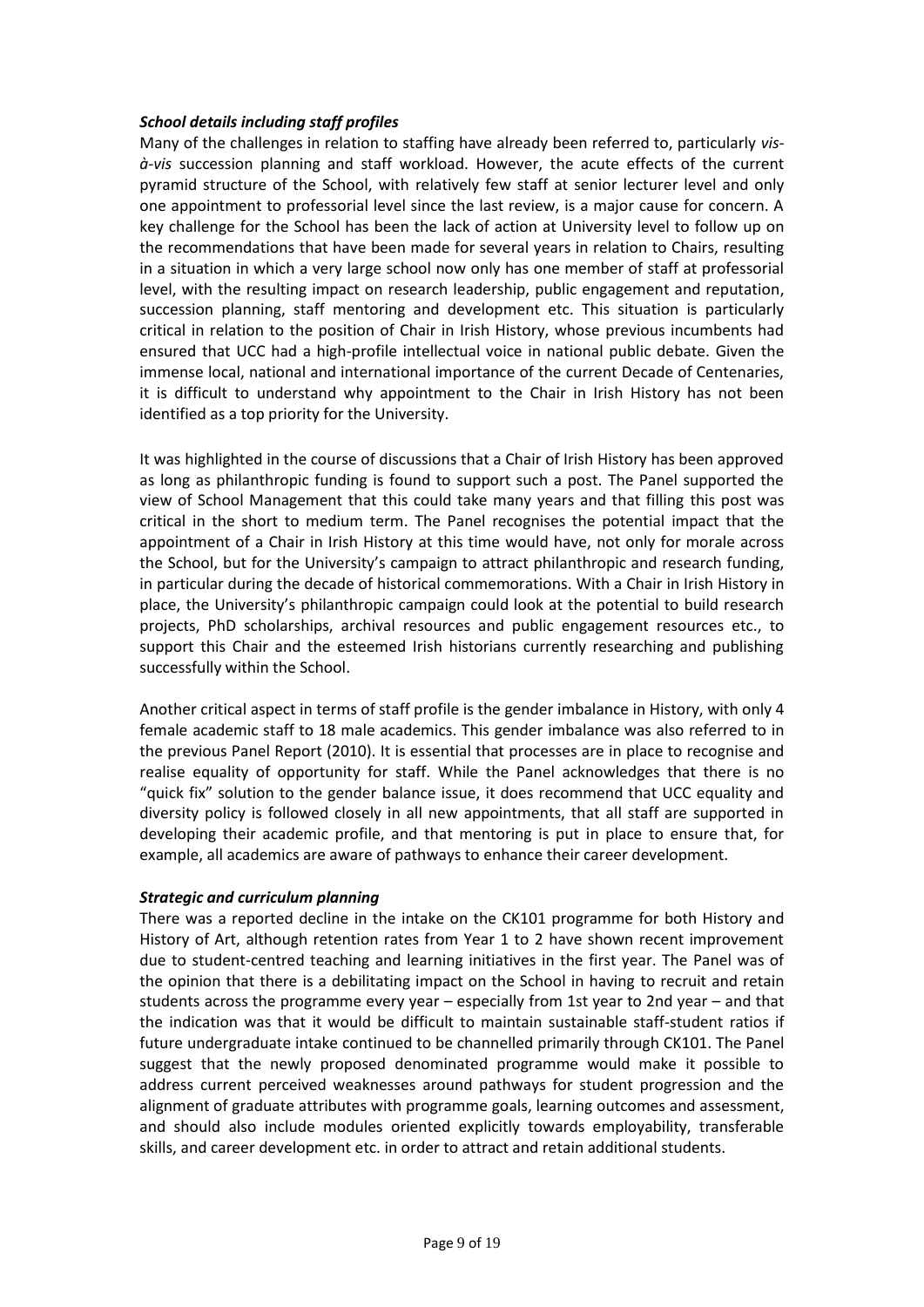While recognising the objective to provide diversity and choice, the Panel identified a need for rationalisation of programmes and module choice which reflects student numbers, staffing constraints, staff workloads and new programme development. Furthermore, it was clear from meetings with undergraduate students especially that one of the impacts of semesterisation on complex and flexible programmes like CK101 has been to reduce actual student choice within disciplines (due to the severe restrictions of the timetable). Taking account of on-going programme development, it is suggested that the School plan more strategically in relation to curriculum development. It was considered that the choices open to students were not always fully understood or actually available to all students, resulting in low uptake on many modules, clashes in timetabling, and a concern that breadth would impact on depth of learning. Rationalising the programme as a whole would allow more small-group discussion-based delivery and tutorial-style teaching throughout the whole programme, which was perceived as a key area for improvement in the SER.

At postgraduate level, the Panel was of the opinion that there were too many MAs on offer and that, even though overall postgraduate numbers are strong, the way the School is packaging current offerings makes it look like they are not particularly successful – (five MAs programmes have 5 or less students). There appears to be a need to streamline, reinforcing the idea of a flagship programme across the School with core common modules which would attract national and international students, and the option of specialist streams. This specifically relates to History (as opposed to History of Art). Public and Irish history would also be areas of strong potential recruitment at MA level, due to burgeoning local interest in Public History as reported in meetings with stakeholders, with the US also being a potential market.

#### *Teaching, learning and assessment*

There were examples of highly commendable practice in relation to Teaching and Learning and assessment in evidence throughout the report and review; with particular strengths perceived in the incorporation of field trips into student learning; the quality of first year tutorial teaching; the use of flipped classroom activities; experience and object-based learning, enhanced cultural experiences and interdisciplinary learning through internal and external engagement with other programmes. Some students were encouraged to undertake work-placement (although the reports from students on work-based learning in CK101 were not universally positive).

In relation to History of Art, there was a lot of reference to rich and fruitful collaboration with art institutes around the city and with practitioners within the College and there appears to be a real opportunity to collaborate further with other disciplinary programmes, such as Film and Screen Media, and institutions such as the Crawford College of Art and Design.

Staff reported their sense of a tension between the need to focus on research at the expense of scholarship in Teaching and Learning, and many were of the view that the latter should be recognised for the purpose of promotion. Furthermore, although the School's commitment to research-led and research-based teaching was clear and strong across all areas, the current focus of delivery through specialist modules reflecting the research interests of individual staff members was considered both to contribute to inequitable and unmanageable workloads and to limit opportunities for innovation in teaching and learning through the sharing of good practice in a more cooperative and collaborative environment. Students mentioned more tutorial teaching as being desirable; however, the Panel noted with some concern that staff are delivering a large number of modules, with the result that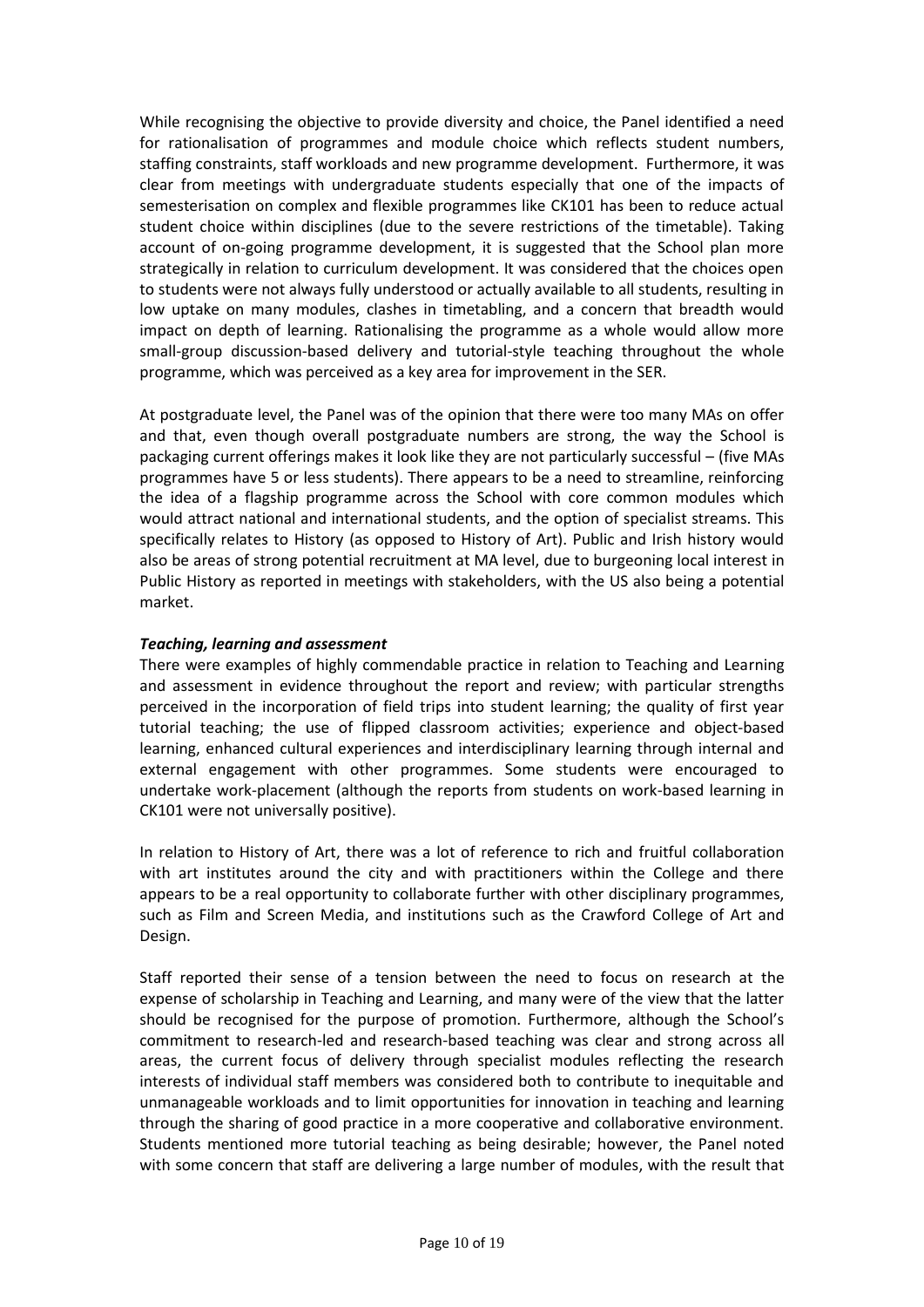hours devoted to some modules are often insufficient to include tutorials as well as lectures – particularly in the final years of the BA programmes.

The Postgraduate students, who were themselves tutoring to undergraduates, appeared to be unaware of the support for Teaching and Learning available to them through the OVPTL, including an accredited module. The Panel would recommend that all Postgraduate students engaging in tutoring should take this accredited module.

#### *Student support (academic and pastoral)*

The Postgraduate students reported high levels of access to and support from their supervisors and highly commended the academic and pastoral support from all staff. There appears to be a genuine open-door policy for students within the School. However, in discussions with PG students, the Panel noted an absence of a unified postgraduate culture in terms of seminars, career development, external engagement, employability, and structured support for tutoring.

Undergraduates reported that navigating the complex choices of possible pathways, electives, and combinations with other disciplines, was a significant challenge, and there was a sense that they were often working in a vacuum without clear guidance. In addition, some students reported that there was not adequate support for students with disabilities to access materials and other supports for their learning as well as delays around registration and limited subject choices. Many students were of the opinion that Panopto (or other such supports for accessing lecture notes) should be available for all students, and not just those with a diagnosed disability.

#### *Student achievement and employability*

There was a lack of clarity in the History SER in terms of the potential career destinations and transferable skills for graduates. This was somewhat clearer in the History of Art SER. It was noticeable that most of the post-graduates came from within the School and that there were not significant numbers coming from other Colleges or from outside the University.

#### *Staff Development*

There was a sense that staff did not have uniform understanding of or access to the benefits of peer-mentoring and there was an identification of a need for support beyond that provided to early career academics. Currently there appears to be a heavy burden on the Head of School to mentor and support staff and it would help to introduce a proper mentoring framework. Another issue for female staff was access to committees across the College. Female staff reported experiencing difficulty getting on Boards and Committees and they believed that this diminished their influence in relation to the decision-making processes at College level.

#### *Resources (staffing, physical, technical, other)*

The Panel recommends that the School should reconsider its relationship with and place within the CACSSS conceptual plan. The School needs to have a central school office for the benefit of students and should consider collocation within the College, with common spaces for PGRs and shared administrative supports. The Panel considered that the road separating the University and the School presented not only a safety issue, but also a symbolic divide from the rest of the University. The safety aspects for students having to cross a busy road when coming from the main campus were of particular concern. While the current arrangements may have been appropriate when the School was separated into different discipline areas, the Panel was of the view that having the School scattered across a number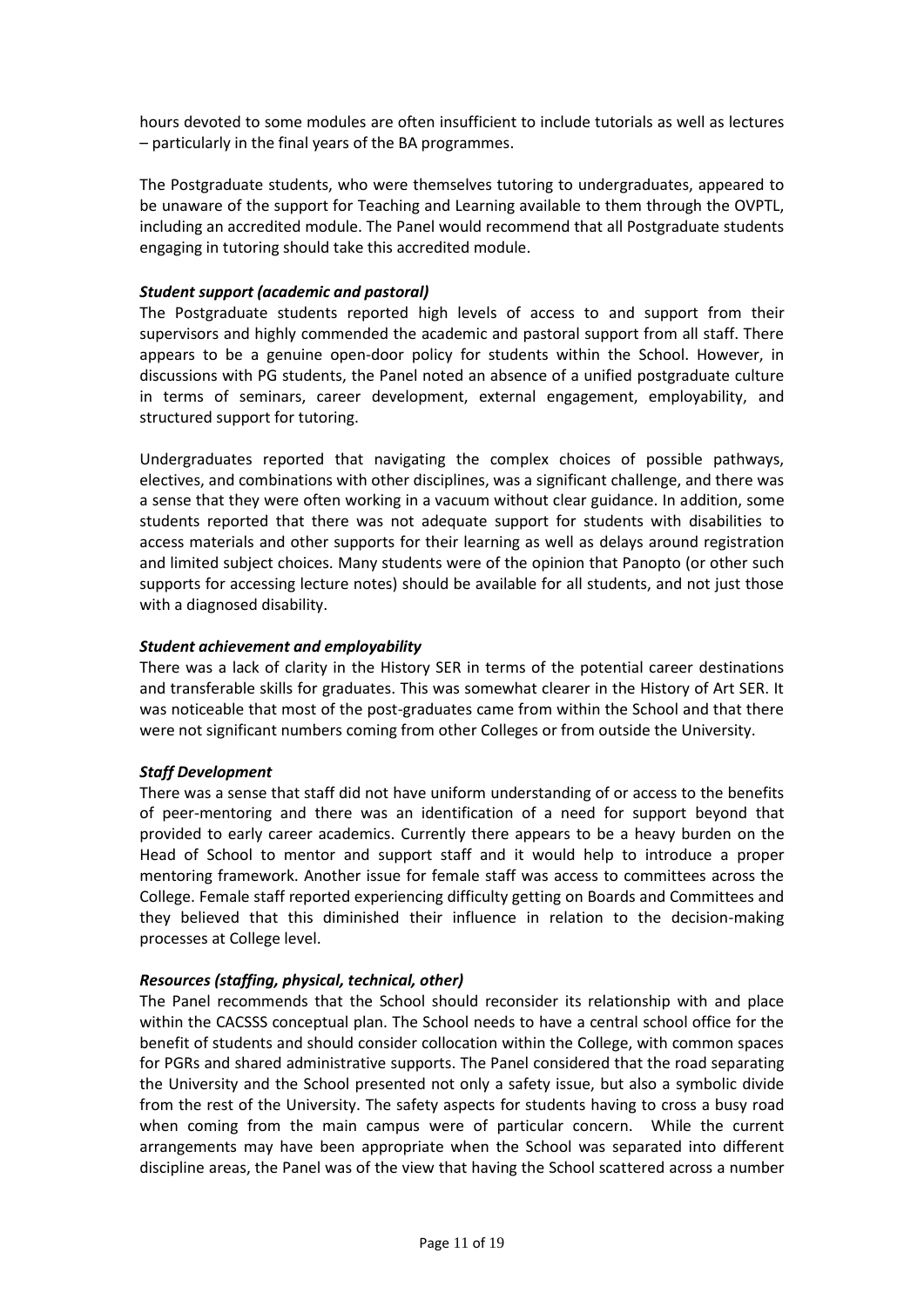of residential houses impacts on the functioning of the School as a cohesive whole, and could, in time, impact on the School's competitiveness in a national and international context. In the interim, it would be helpful within the current structure to move the History of Art administration into the same building as staff, in order to ensure the activities of the unit can be more effectively supported.

Staff reported a critical lack of access to materials and primary sources for the purposes of historical research. While a significant sum has been allocated for library holdings across the College, this is allocated on the basis of FTEs and consequently, is unlikely to provide sufficient resources for the School.

#### *External relations*

The feedback from stakeholders was universally positive although generally relationships were forged through individual connections. There is a lot of activity in terms of publications and there was a visibility internally within the University of these achievements (in particular, high-profile publications such as the Atlases). However, aside from these particularly high-profile initiatives, the Panel had some concern that other excellent work within the School might not be as visible due to the lack of a clear and effective public engagement strategy. The Panel was of the view that the School would benefit from dedicating specific resources (such as a Public Engagement and/or Impact champion) within the School for engaging with external national and international stakeholders, including government, local history groups, and the general public etc. There is a need for broader dissemination of the impact of research and teaching, and stronger articulation of existing links to public history and community should be considered as a broader strategic aim of the School.

# *Case Study of Good Practice*

The Panel commended the Case Study of Good Practice which outlined the process of conceptualising, designing and implementing the MA in Strategic Studies. This on-line programme, which was developed with the support of the OVPTL, is considered a flagship programme across the University in terms of instructional design and on-line delivery. The Panel was of the view that the case-study itself should conclude with an evaluative or reflective element, based on the experience of delivering the programme, in advance of publication on the Quality Enhancement Unit (QEU) website. The QEU will liaise with the School to conclude this piece of work.

# *Confirmation that programme provision is still located correctly on the National Framework of Qualifications (NFQ)*

Undergraduate programmes that the School contributes to:

CK101 BA (Hons) CK108 BA International (Hons) CK118 BA (Hons) Digital Humanities and Information Technology CK104 BA (Hons) (Arts-Music) CK106 BA (Hons) Applied Psychology – 1st Year only CK109 BA (Hons) English – 1st Year only CK113 BA (Hons) Criminology – modules in both Second and Third Year CK116 BEd (Hons) Sports Studies and Physical Education – Years 1-3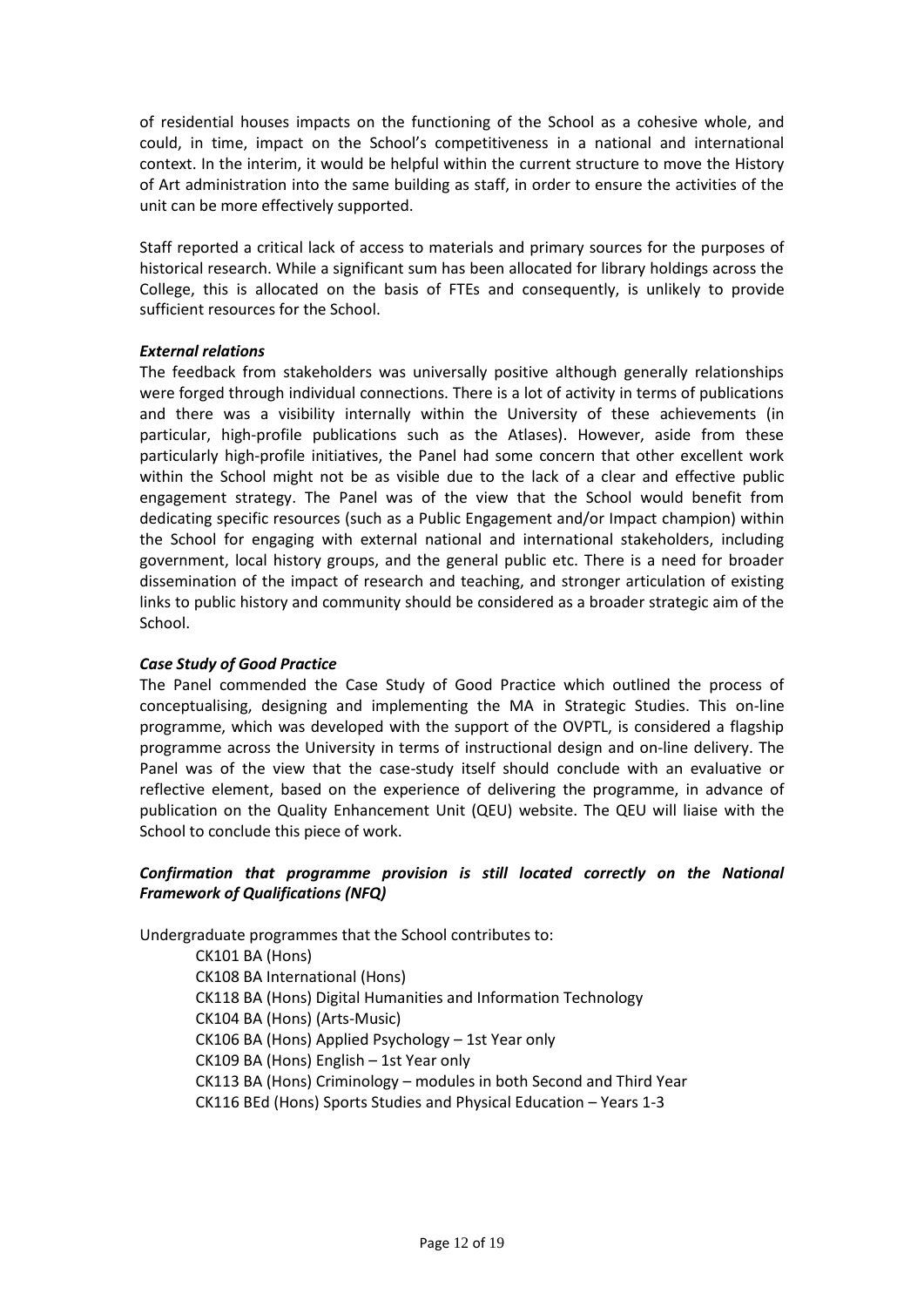Postgraduate Programmes delivered by the School of History MA in International Relations MA in the Irish Revolution MA in Local History MA in Medieval History MA in History MA in Renaissance Latin Culture MA in Strategic Studies MA in Modern and Contemporary Art History, Theory and Criticism

Postgraduate Programmes that the School contributes to: MA in Digital Arts and Humanities MA in Irish Studies MA in Politics

The Panel agree that all programmes are located correctly on the NFQ.

#### *Compliance with European Standards and Guidelines for Quality Assurance in the European Higher Education Area – Part 1*

The School is in compliance.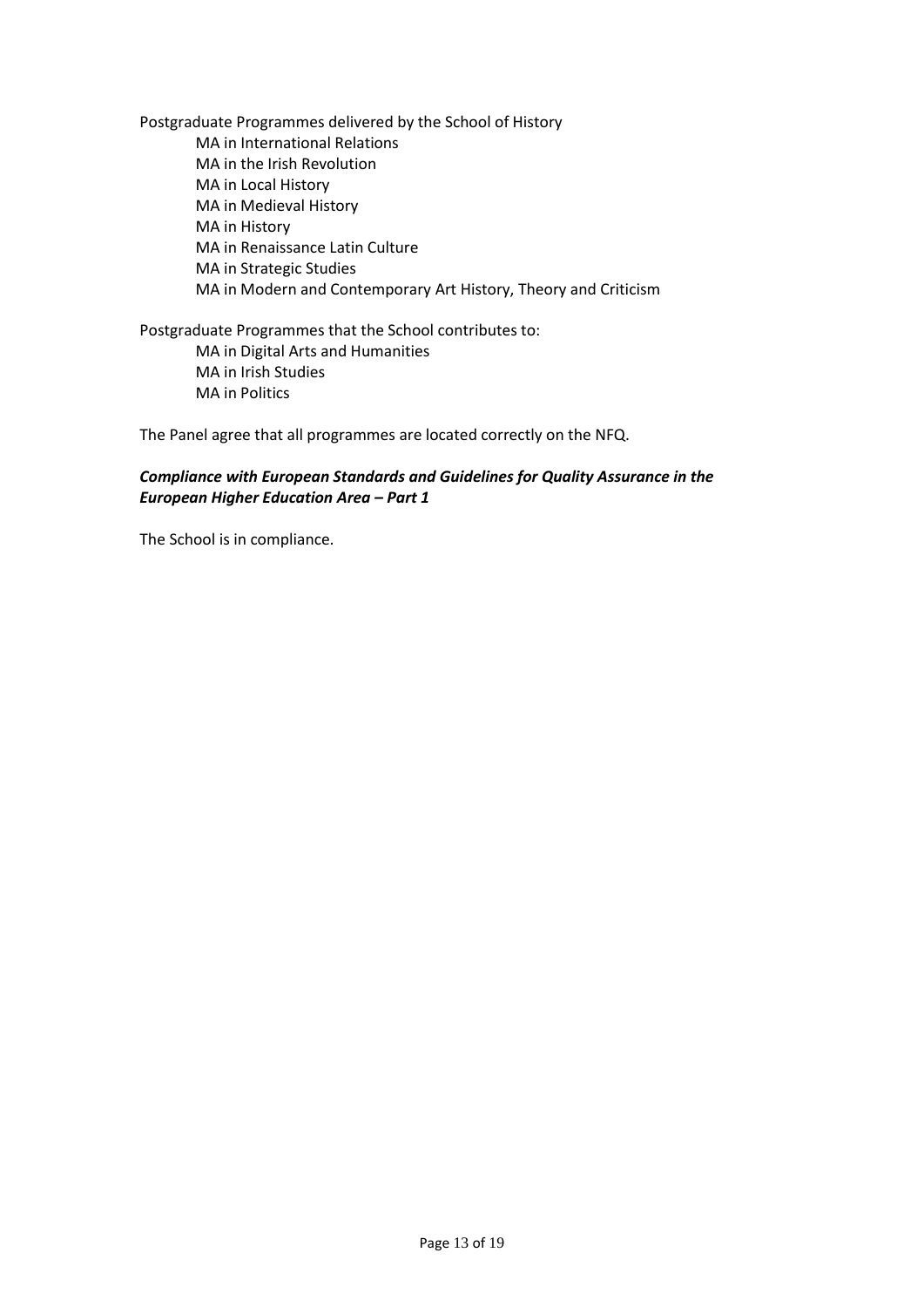#### <span id="page-13-0"></span>**Recommendations to the School**

- 1. The Panel recommends that the School articulates a clear and coherent mission and vision which takes account of the different disciplinary interests within the School.
- 2. The Panel recommends that the School examines its strategic academic and administration management in the light of imminent retirements and succession planning and creates a rolling 5 year staffing plan to manage retirements, transitions, sabbaticals, leave and succession, and this should include the appointment of a School Manager.
- 3. The Panel recommends that the School develops a strong, integrated school structure with an executive team holding frequent meetings (suggest monthly) that reflects the integration of the different interests within the School.
- 4. The Panel recommends the implementation of a context sensitive workload model that will enable the School to deliver its programmes in a sustainable way.
- 5. The Panel recommends that a supportive mentoring framework for staff is introduced to support their career development.
- 6. The Panel recommends that the School implements a recommendation from the previous periodic review: "To establish a working group on equal opportunities practice and to feed output into the university equality committee."<sup>2</sup>
- 7. The Panel recommends that the School reconsiders its offering on the undergraduate programmes with a view to rationalising undergraduate module offerings in History and History of Art; for example, exploring alternative credit weightings for modules; integrating study-abroad students into existing modules (rather than delivering separate modules).
- 8. The Panel recommends that the School implements the plan for a specialised denominated undergraduate History programme.
- 9. The Panel recommends that the School rationalises the suite of postgraduate programmes in History with a view to developing a flagship, marketable programme.
- 10. The Panel recommends that the School produces a strong business plan for the two MAs in Art History, with particular focus on the resourcing of the proposed MA in Global Gallery Studies, in order to ensure sustainable staffing and resources.
- 11. The Panel recommends more integration between the disciplines to enable cohesive, proactive and strategic development, such as:
	- Interdisciplinary programmes

1

<sup>2</sup> Periodic Review of the School of History (2010)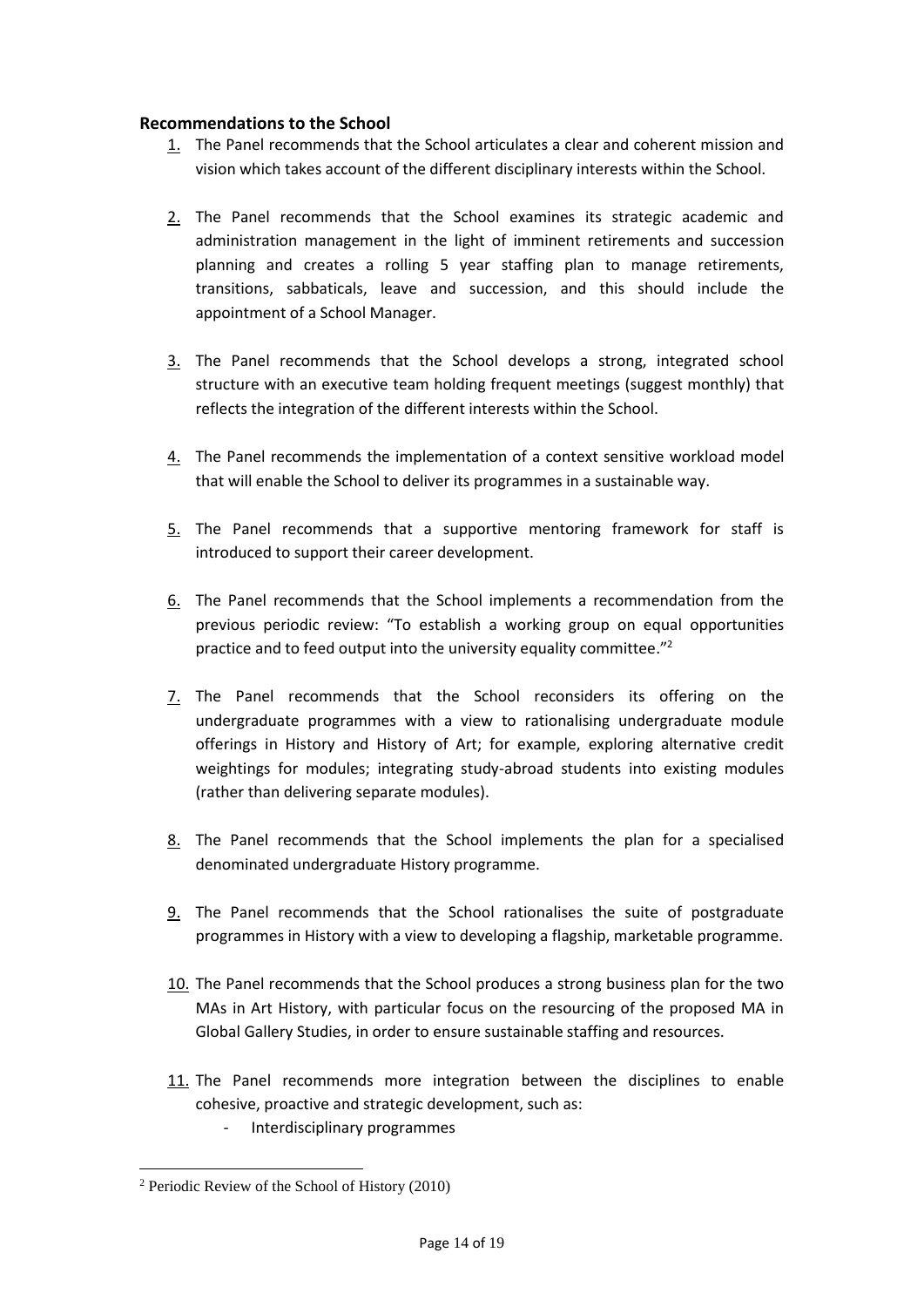- Joint posts
- Shared modules
- Interdisciplinary engagement
- 12. The Panel recommends that the School devises a support system and clear information/advice for students on the selection of modules.
- 13. The Panel recommends the creation of a working group to look at employability and placements at UG and PG level involving stakeholders at local, national and international level. It was clear from discussions with stakeholders that many would be open to stronger and deeper relationships with the School in order to facilitate collaboration over student learning, placements, research, public engagement etc.
- 14. The Panel recommends that the School implements current UCC best-practice for facilitating learning for DSS students.
- 15. The Panel suggests that the School needs to become more strategically effective at external engagement vis-à-vis College, city, region, nationally, internationally.

# <span id="page-14-0"></span>**Recommendations to the College**

The Panel recognises the importance of aligning the strategic planning for the School in the context of the overall strategic plan for the College, and envisages that the College will play a key role in advising and supporting the School through the current period of transition and development. In that light, the following recommendations are made to the College:

- 1. The Panel recommends that Head of College plays a critical role in managing the engagement for integrating Schools and disciplines.
- 2. The Panel recommends that the College provides leadership for key strategic interdisciplinary and inter-school initiatives (such as the Centre for International Relations).
- 3. The Panel recommends that the College needs an ambitious strategy for attracting research leaders (including professorial appointments in areas of research strength to attract postgraduate recruitment, enhance research performance, raise public profile etc.).
- 4. The Panel recommends that the College and University analyses and monitors the impact of semesterisation on module choice, delivery and timetables.
- 5. The Panel recommends that the College looks at a pre-registration mechanism for students to enrol on their modules prior to September.
- 6. The Panel recommends that CACSSS supports an Athena Swan initiative for the School.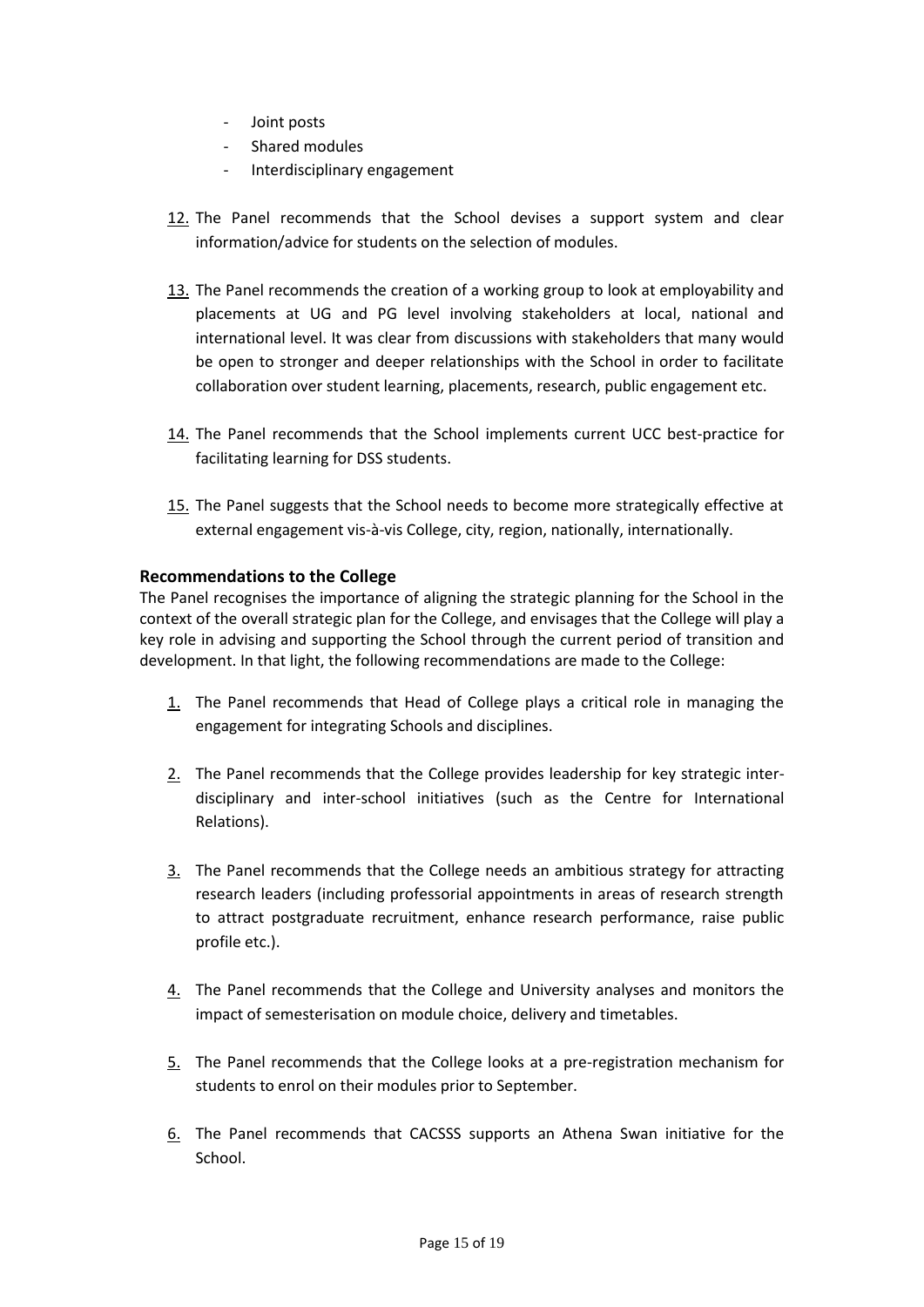- 7. The Panel restates a recommendation from the 2005 Review of the Department of History as follows: "That urgent consideration of the resources necessary to sustain a teaching and research library capable of maintaining the distinguished levels of teaching and research in History is given at Faculty and College level".
- 8. The Panel recommends that the College must consider the position and location of the School within the CACSSS spatial plan especially in the light of opportunities that collocation might bring.
- 9. The Panel recommends the College considers the appointment of an Impact Officer at College level to coordinate public engagement and support Schools in realising maximum impact of research and publications.

# <span id="page-15-0"></span>**Recommendations to the University**

- 1. The Panel recommends that the University commits to having a Chair in Irish History in post by the end of 2018.
- 2. The Panel recommends that the University considers raising the profile of senior lecturers by adopting titles of Associate Professor.
- 3. The Panel recommends that the School invites the new Director of Development and Alumni Relations to explore philanthropic funding to support the work of the Chair of Irish History and the Irish historians currently researching and publishing within the School.
- 4. The Panel recommends that the University consider mechanisms for promotion to recognise the contribution of staff who demonstrate excellence in teaching and learning.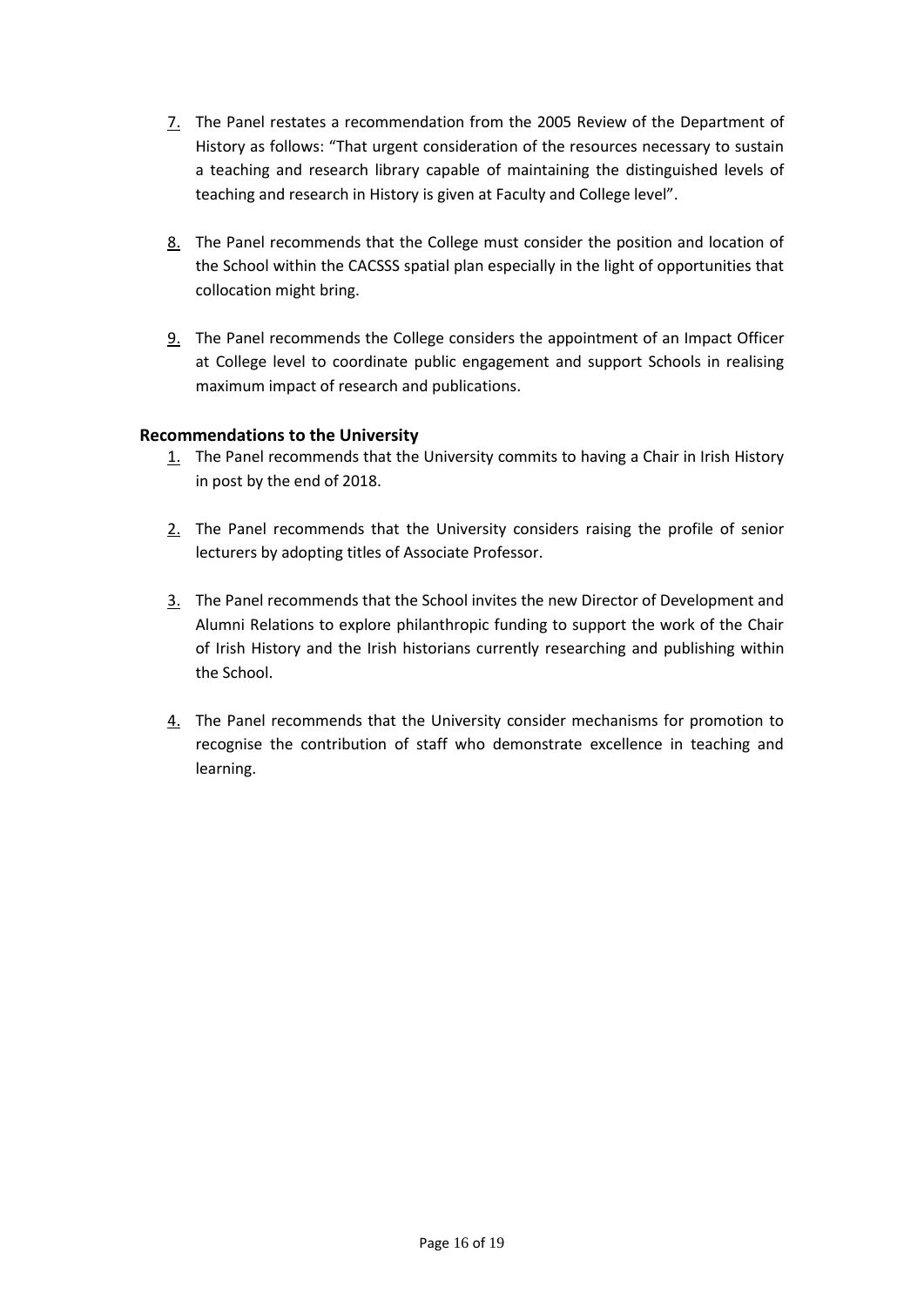# <span id="page-16-0"></span>**Appendix 1: Site Visit Timetable**

# **SCHOOL OF HISTORY PEER REVIEW PANEL SITE VISIT TIMETABLE**

| <b>Tuesday 3 October 2017</b> |                                                                                                                                                                                                                                                                                                                                                                                                                                                                                                                                                                                                                                                                                     |  |
|-------------------------------|-------------------------------------------------------------------------------------------------------------------------------------------------------------------------------------------------------------------------------------------------------------------------------------------------------------------------------------------------------------------------------------------------------------------------------------------------------------------------------------------------------------------------------------------------------------------------------------------------------------------------------------------------------------------------------------|--|
| $12.00 - 13.30$               | Convening of Panel members.<br>Briefing by Ms Deirdre O'Brien and Dr Kay Taaffe, Quality Enhancement Unit,<br>followed by lunch.                                                                                                                                                                                                                                                                                                                                                                                                                                                                                                                                                    |  |
| $13.30 - 14.30$               | Private meeting of Panel                                                                                                                                                                                                                                                                                                                                                                                                                                                                                                                                                                                                                                                            |  |
| $14.30 - 15.30$               | Professor David Ryan, Head, School of History<br>(to be joined at 15.00 by Professor Geoff Roberts, History and Dr Simon Knowles,<br>Acting Head, History of Art)<br>Discussion regarding developments to date, strategic priorities of the School and<br>overview of educational provision.                                                                                                                                                                                                                                                                                                                                                                                        |  |
| $15.30 - 16.00$               | Tea/coffee<br>Panel agree tasks and prepare for meetings with Head of College and Stakeholders                                                                                                                                                                                                                                                                                                                                                                                                                                                                                                                                                                                      |  |
| $16.00 - 16.50$               | Professor Chris Williams, Head of College<br>(to be joined by the College Financial Analyst, Mr Conor Delaney, at 16.30)<br>Panel discuss College strategy and priorities. The links between College/School<br>financial resource allocations process, staffing resources and infrastructure.                                                                                                                                                                                                                                                                                                                                                                                       |  |
| $17.00 - 18.00$               | Meeting with Stakeholders<br>The Panel meets with past graduates, employers of graduates and other<br>stakeholders as appropriate to discuss views on the quality of education received<br>and the quality of the graduates.<br>Ms Trish Brennan, Head of Fine Art, Crawford College of Art and Design<br>Ms Katrina Guilfoyle, Graduate<br>Mr Brian McGee, Cork City and County Archivist<br>Ms Fidelma Maguire Uí Corráin, Former member, History Teachers' Association<br>Professor Catherine O'Brien, Emeritus Professor of Italian at NUI Galway<br>Mr David Dobz O'Brien, National Sculpture Factory, Cork<br>Br Colmán Ó Clabaigh, OSB, Glenstal Abbey, Murroe, Co. Limerick |  |
| 19.00                         | Informal dinner for members of the Panel & staff members of the School                                                                                                                                                                                                                                                                                                                                                                                                                                                                                                                                                                                                              |  |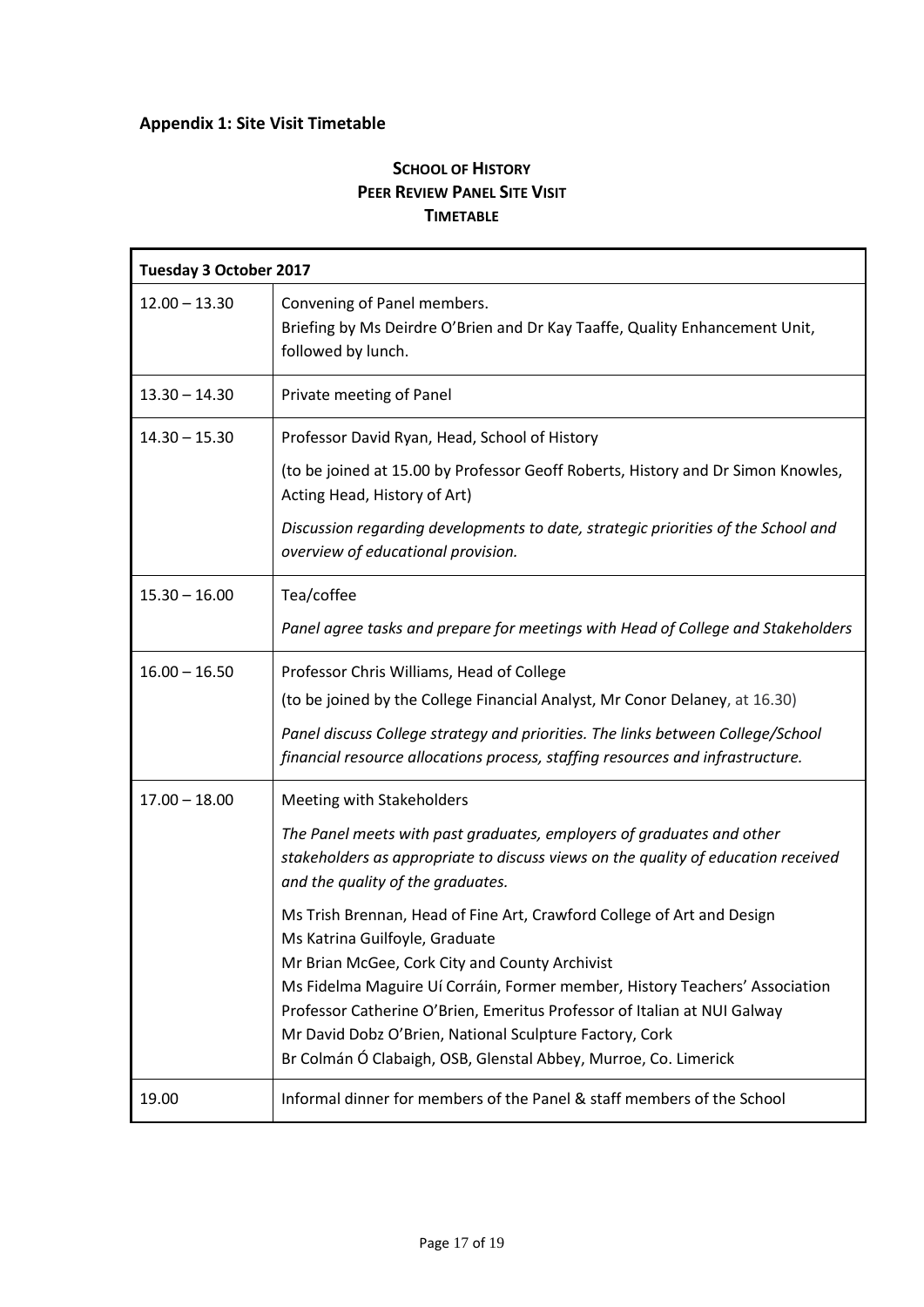| <b>Wednesday 4 October 2017</b> |                                                                                                                                                                                                                                                                                                                                                                                                                                                                                                                                                                                                                                                                          |                                                                                                                                                                                                                                                                                                                                                                                                      |
|---------------------------------|--------------------------------------------------------------------------------------------------------------------------------------------------------------------------------------------------------------------------------------------------------------------------------------------------------------------------------------------------------------------------------------------------------------------------------------------------------------------------------------------------------------------------------------------------------------------------------------------------------------------------------------------------------------------------|------------------------------------------------------------------------------------------------------------------------------------------------------------------------------------------------------------------------------------------------------------------------------------------------------------------------------------------------------------------------------------------------------|
| $09.00 - 09.15$                 | Convening of the Panel                                                                                                                                                                                                                                                                                                                                                                                                                                                                                                                                                                                                                                                   |                                                                                                                                                                                                                                                                                                                                                                                                      |
| $09.15 - 10.15$                 | Meeting with School staff<br>Discuss issues such as strategy, communications, research & education, staffing,<br>teaching & learning, curriculum & assessment.                                                                                                                                                                                                                                                                                                                                                                                                                                                                                                           |                                                                                                                                                                                                                                                                                                                                                                                                      |
| $10.15 - 10.45$                 | Tea/coffee                                                                                                                                                                                                                                                                                                                                                                                                                                                                                                                                                                                                                                                               |                                                                                                                                                                                                                                                                                                                                                                                                      |
| $10.45 - 11.30$                 | <b>Enhancing Student Learning Experience</b><br>Opportunity for the School to showcase good practice and enhancements to the<br>student learning experience (e.g. student feedback, staff development, graduate<br>outcomes).                                                                                                                                                                                                                                                                                                                                                                                                                                            |                                                                                                                                                                                                                                                                                                                                                                                                      |
| $11.30 - 12.30$                 | Tour of School facilities                                                                                                                                                                                                                                                                                                                                                                                                                                                                                                                                                                                                                                                |                                                                                                                                                                                                                                                                                                                                                                                                      |
| $12.30 - 13.00$                 | Professor Caroline Fennell, Senior Vice President Academic & Registrar<br>Discussion of University academic and development strategy                                                                                                                                                                                                                                                                                                                                                                                                                                                                                                                                     |                                                                                                                                                                                                                                                                                                                                                                                                      |
| $13.00 - 14.00$                 | Lunch and private meeting of the Panel                                                                                                                                                                                                                                                                                                                                                                                                                                                                                                                                                                                                                                   |                                                                                                                                                                                                                                                                                                                                                                                                      |
| $14.00 - 14.30$                 | Representatives of 1 <sup>st</sup> and 2 <sup>nd</sup> year<br>students<br>Emma Barry (1 <sup>st</sup> Year)<br>Peter English (1 <sup>st</sup> Year, History of Art)<br>Maja Loos (1 <sup>st</sup> Year - International<br>student)<br>Megan McCarthy (1 <sup>st</sup> Year)<br>Ellen O'Brien (1 <sup>st</sup> Year, History of Art)<br>Megan Walsh (1 <sup>st</sup> Year)<br>Aislinn Graham (2 <sup>nd</sup> Year)<br>Shane Kenneally (2 <sup>nd</sup> Year)<br>Meagan McGlynn (2 <sup>nd</sup> Year)<br>Aileen Moriarty (2 <sup>nd</sup> Year, History of<br>Art)<br>Andrea Spoerri (2 <sup>nd</sup> Year, History of Art)<br>Patricia Williams (2 <sup>nd</sup> Year) | Representatives of final year students<br>Seamus Allen (3rd Year)<br>Kathy Campbell (3 <sup>rd</sup> Year, History of Art)<br>Sibeal Cullinane (3rd Year, History of Art)<br>Sacha Dillon (3rd Year)<br>Philip Hayes (3rd Year)<br>Katie Myers (3rd Year)<br>Henry O'Callaghan (3rd Year)<br>Caoimhe Reddy (3rd Year, History of Art)<br>European Studies:<br>Michaela Reilly (4 <sup>th</sup> Year) |
| $14.40 - 15.10$                 | Representatives of Postgraduate students<br>Rebecca Crunden, History PhD student<br>Sarah Kelleher, History of Art, PhD student<br>Aislinn McCabe, History PhD student<br>Alma O'Donnell, History PhD student<br>Gordon Warren, History PhD student<br>Matthew Whyte, History of Art, MRes student                                                                                                                                                                                                                                                                                                                                                                       |                                                                                                                                                                                                                                                                                                                                                                                                      |
| $15.15 - 15.45$                 | Tea/coffee                                                                                                                                                                                                                                                                                                                                                                                                                                                                                                                                                                                                                                                               |                                                                                                                                                                                                                                                                                                                                                                                                      |